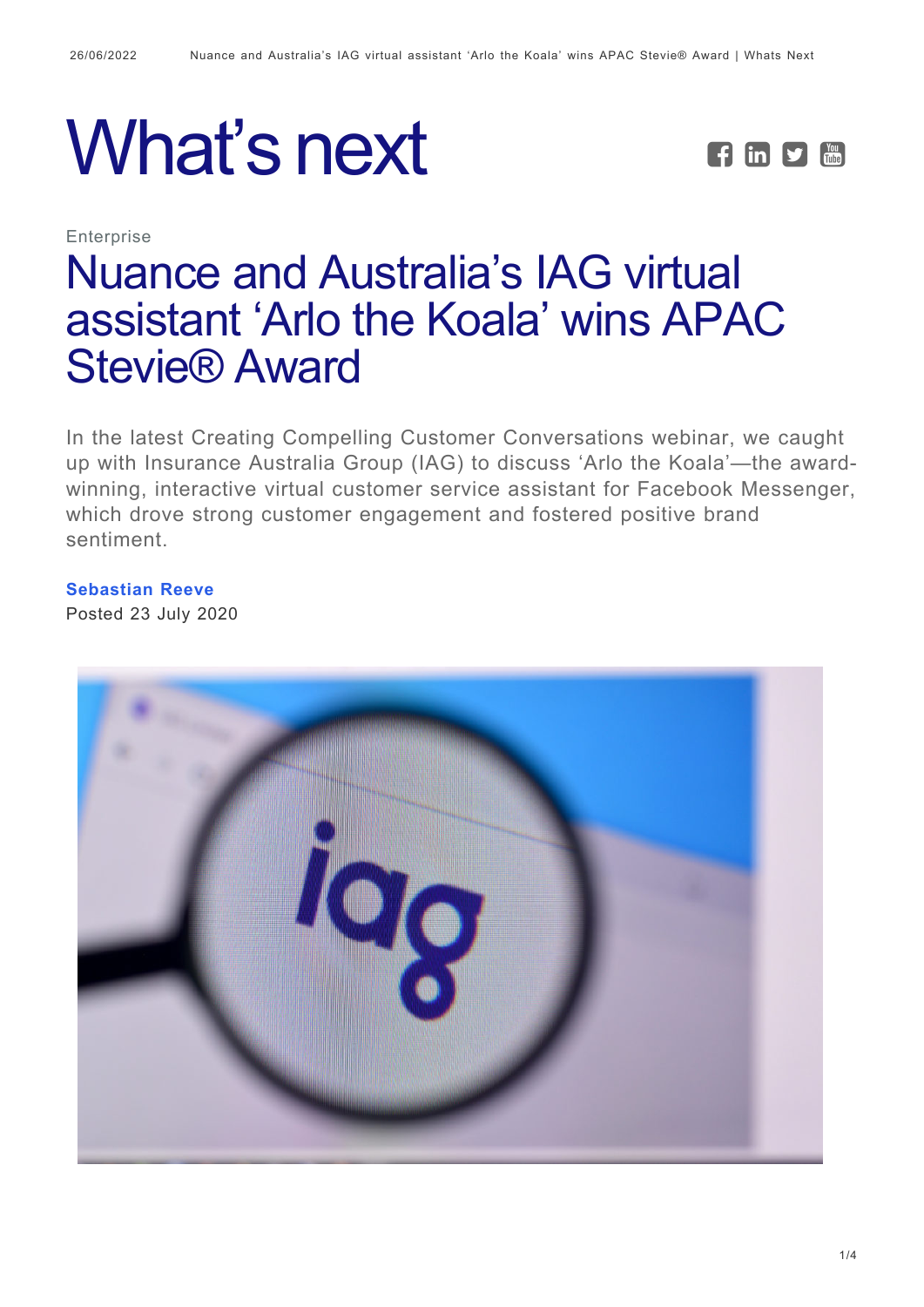This week, Nuance took home another Stevie® Award, this time in the APAC region for our Innovative Use of Technology in Customer Service within the financial services industries for 'Arlo', Australian insurer NRMA's virtual assistant.

More than 100 executives around the world judged over 1,000 nominations from APAC organizations in the seventh annual [Asia-Pacific Stevie® Awards,](http://asia.stevieawards.com/) which are widely considered the world's premier business awards recognising innovation in the workplace. The judges commended Nuance and IAG for leveraging technology to drive business sentiment for NRMA, while promoting the conservation of koalas.



#### **Introducing Arlo – the latest in digital customer service**

As part of our *Creating Compelling Customer Conversations* series, we caught up with Sinead Hoffman, Content & Social Media Lead at IAG, to learn more about the award-winning strategy with Arlo that achieved a significant increase in brand awareness and explosive customer engagement.

NRMA sought to increase its brand recognition in the home insurance category through a campaign that aligned the brand with a good cause—the conservation of koalas. With an impassioned above-the-line creative campaign running, our Nuance team used technology to create a customer-first approach to engage Australians.

This led to the creation of Arlo—the latest and greatest interactive virtual customer service assistant for Facebook Messenger, geared toward answering questions while providing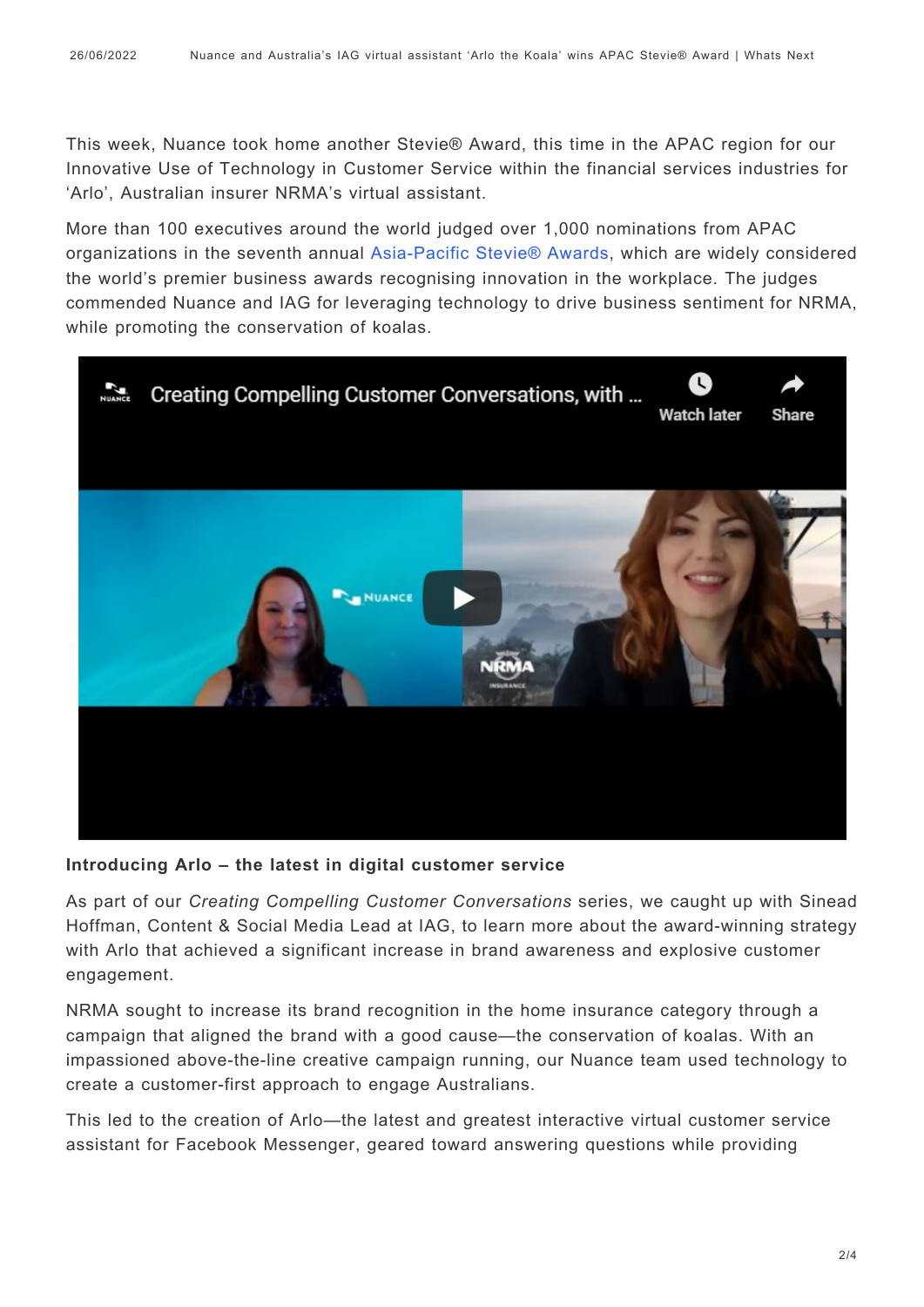insights into koala conservation. Using [Nuance Virtual Assistant](https://www.nuance.com/omni-channel-customer-engagement/digital-and-messaging-solutions/virtual-assistant-and-chatbot.html) technology, Arlo was designed to engage NRMA's customers in intelligent, automated conversations—like no Australian insurer had before.

To optimize Arlo's user experience, we created multiple upfront responses that allowed for a more dynamic conversation with the customer, while artificial intelligence technology made the virtual assistant smarter and smarter over time to enable more interactions. Dynamic conversations provided an organic feel to dialog and significantly reduced repetitiveness, keeping customers engaged for longer.

We equipped Arlo with a range of engaging elements that expanded its persona and conversational ability, including jokes, quizzes and even the ability to 'boop' the koala's nose or give him a hug. Interactions with Arlo helped to humanise the NRMA brand and create a deeper customer connection, while raising awareness of koalas as an endangered species.

During the 2019 Australian bushfire crisis, 80% of users wanted to know if Arlo was 'okay'. Our team worked with IAG to swiftly pivoted Arlo's conversations from a conservation message to one of help to meet evolving customer expectations. This allowed Arlo to answer inbound enquiries like "How can I help koalas who are in the fire?" with information on how to aid bushfire-injured koalas found in the wild and show people how to volunteer or donate through charity partners.

In line with NRMA's bushfire support, its customers supported IAG to plant almost 800 trees in November alone to help preserve the natural environment of the koala population.

During Arlo's initial deployment in August 2019 to January 2020, the chat bot created an engaging and versatile experience for NRMA that exceeded all forecasts for interaction and revenue generated.

If you missed our *Creating Compelling Customer Conversations* webinar where Sinead Hoffman, Content & Social Media Lead at IAG, discussed the award-winning Arlo, [visit us to](https://www.nuance.com/en-au/omni-channel-customer-engagement/landing/webinar/sinead-hoffman-IAG-interview.html) [watch the full session on demand.](https://www.nuance.com/en-au/omni-channel-customer-engagement/landing/webinar/sinead-hoffman-IAG-interview.html)

Chat with Arlo yourself: [try it out here!](https://www.nrma.com.au/koala/the_koala_experience)

#### **Join us for our next session**

There's still much more to come from our *Creating Compelling Customer Conversations* webinar series, including some exciting conversations that will further explore the topic of security and authentication.

In a few weeks, we'll be talking to the lead analyst and founder of Opus Research about his experience with authentication methods in the market, as well as Banorte Pensions about how it is using Nuance Biometrics to create standout customer experiences.

[Register for your place n](https://www.nuance.com/omni-channel-customer-engagement/landing/event/explore.html)ow, and we'll be in touch with all the details you need to get involved with the next session